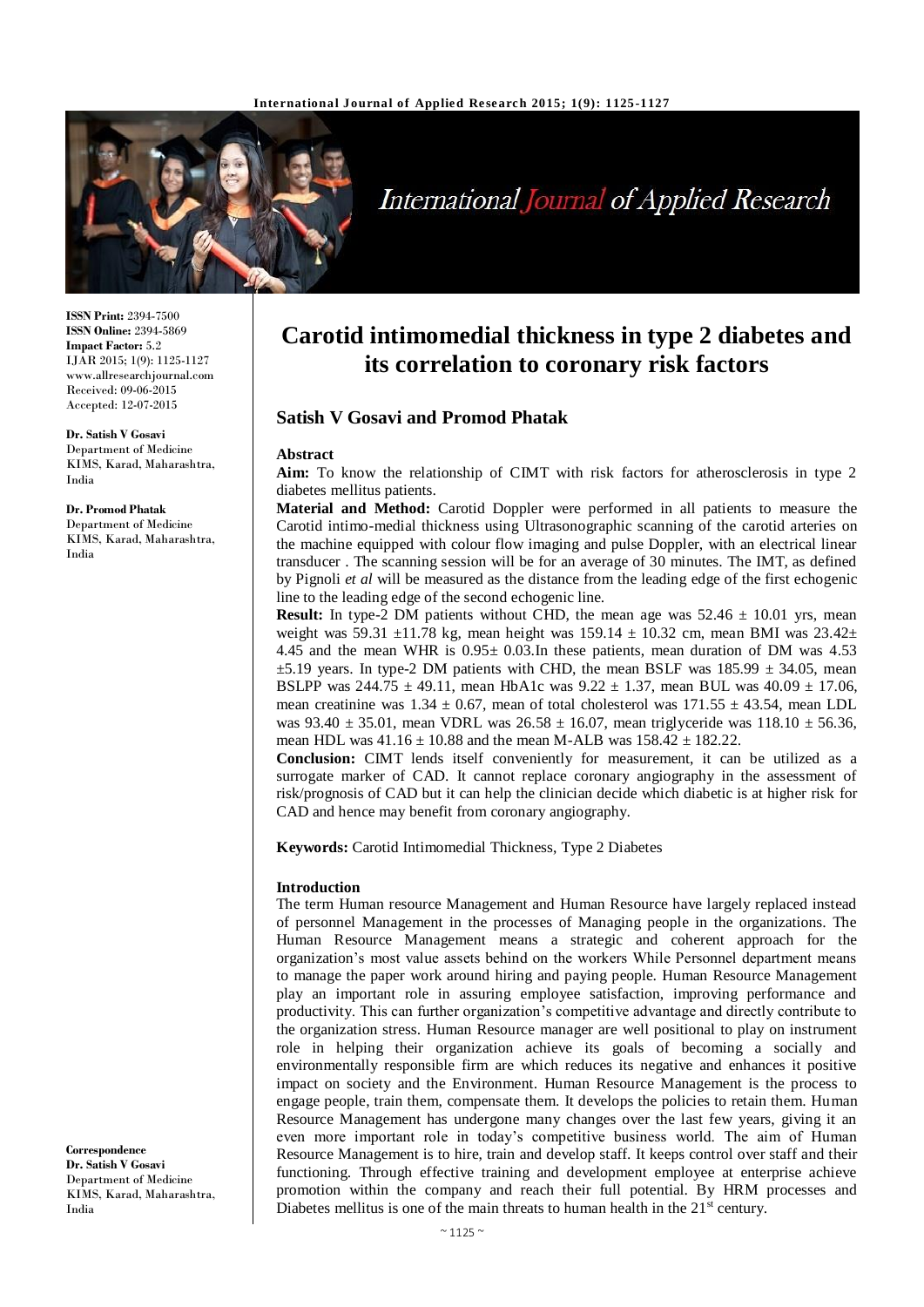The past two decades have seen an explosive increase in the number of people diagnosed with diabetes worldwide. India leads the world with largest number of diabetic subjects earning the dubious distinction of being termed the "diabetes capital of the world"  $[1]$ . According to the Diabetes Atlas 2006 published by the International Diabetes Federation, the number of people with diabetes in India currently around 40.9 million and is expected to rise to 69.9 million by 2025 unless urgent preventive steps are taken [2].

Type 2 diabetes, characterized by insulin resistance, impaired insulin secretion, and hyperglycaemia, affect at least 171 million people worldwide and 31.7 million people in India)  $[1]$ . A pathophysiologic hallmark of type 2 diabetes is insulin resistance, which has both genetic and acquired components <sup>[3]</sup>. Glucose intolerance and hyperglycaemia supervene only when the pancreatic beta cells are unable to maintain compensatory hyperinsulinaemia to overcome tissue resistance to insulin action [4] However, in addition to having hyperglycaemia and insulin resistance/secretory defects, nearly 80 per cent of diabetics are obese and have other metabolic abnormalities, including dyslipidaemia (increased LDL, decreased HDL, and raised triglyceride levels), hypertension, and 2 abnormalities of coagulation and the fibrinolytic system.

This cluster of metabolic abnormalities, which has been termed the metabolic syndrome [5] or the cardiovascular dysmetabolic syndrome is associated with a higher incidence of premature cardiovascular morbidity and mortality [6]. Type 2 diabetes patients suffer from numerous microvascular and macrovascular complications, which cause a lot of morbidity and mortality. The microvascular complications include diabetic retinopathy, nephropathy and neuropathy, which lead to significant morbidity in the form of blindness, endstage renal disease and limb amputations  $[7]$ . The macrovascular complications of type 2 diabetes include coronary artery disease (CAD), cerebrovascular disease (CVD) and peripheral vascular disease (PVD).

Keeping the implications of the above in mind, the present study was undertaken to know the relationship of CIMT with risk factors for atherosclerosis in type 2 diabetes mellitus patients. This is the first ever cross sectional analysis carried out in type II diabetic patients in the XX and surrounding region.

### **Material and Method**

This chapter presents an overview of the design and conduct of a study entitled "Carotid intimomedial thickness in Type 2 DM and its correlation with coronary risk factors". Ethics Committee permission The study was initiated only after obtaining permission from the Institutional Ethics Committee, Krishna Hospital, Karad.

The study was conducted on 102 patients with type II diabetes mellitus reported in Krishna hospital. The study was designed to identify Carotid intimomedial thickness in Type 2 DM and assess its correlation with coronary risk factors. All patients with type II diabetes mellitus attending the Medicine ward were invited to participate in the study and written informed consent was taken. All patients underwent a standard clinical and laboratory evaluation. Demographic information such as age, sex, weight and height were requested. Information on duration of diabetes was taken. Following this, BMI, waist-hip ratio and other parameters such as arterial blood pressure was measured.

Carotid Doppler were performed in all patients to measure the Carotid intimo-medial thickness using Ultrasonographic scanning of the carotid arteries on the machine equipped with colour flow imaging and pulse Doppler, with an electrical linear transducer . The scanning session will be for an average of 30 minutes. The IMT, as defined by Pignoli *et al*. will be measured as the distance from the leading edge of the first echogenic line to the leading edge of the second echogenic line. The first line represents the lumen intimal interface and the second line is produced by the collagen containing upper layer of the tunica adventitia. The image will be focussed on the posterior far wall and four images of the left and right common carotid arteries each will be recorded at least 15 mm proximal to the bifurcation. The CIMT will be calculated as the mean of eight measurements. IMT values below 0.8 mm are considered as normal.

All the data were entered into the excel database from paper proforma. During the data entry, data were checked for any error or missing data. After resolution of all issues, the database was analyzed. Following analyses were performed. Demographic data (sex) were presented in number and percentage. Continuous data (age, age, sex, weight, height, duration of diabetes, BMI, waist-hip ratio, arterial blood pressure) were presented as mean and standard deviation. Findings of the investigations (Fasting blood sugar, Post prandial blood sugar, Urea, Creatinine, HbA1c, Total cholesterol, LDL, HDL, LDL, Triglycerides, Microalbuminurea and CIMT) were presented as mean and standard deviation.

### **Result**

Study enrolled 67 diabetes mellitus patients with coronary heart disease (CHD) and 35 diabetes mellitus patients without coronary heart disease. Of 67 CHD, 47 (70.15%) were male and the remaining 18 cases (26.87%) were female. In case of 35 non-CHD patients, 20 (57.14%) were male and the remaining 17 (48.57%) were female. Gender distribution in type-2DM patients with and without coronary heart disease showed the insignificant results. The demographic profiles of type-2DM patients with CHD. In DM patients with CHD, the mean age of the patients was

 $65.61\pm9.63$  years, mean weight was  $67.91\pm12.72$  kg, mean height was 161.70±7.94 cm, mean BMI were 25.81 ±4.07 and the mean WHR was  $0.95 \pm 0.04$ . In these patients, mean duration of DM was 7.61  $\pm$ 5.97 years.

In type-2 DM patients without CHD, the mean age was 52.46  $\pm$  10.01 yrs, mean weight was 59.31  $\pm$ 11.78 kg, mean height was  $159.14 \pm 10.32$  cm, mean BMI was  $23.42 \pm 4.45$  and the mean WHR is  $0.95 \pm 0.03$ . In these patients, mean duration of DM was  $4.53 \pm 5.19$  years. In type-2 DM patients with CHD, the mean BSLF was  $185.99 \pm 34.05$ , mean BSLPP was 244.75  $\pm$  49.11, mean HbA1c was 9.22  $\pm$  1.37, mean BUL was  $40.09 \pm 17.06$ , mean creatinine was  $1.34 \pm 0.67$ , mean of total cholesterol was  $171.55 \pm 43.54$ , mean LDL was  $93.40 \pm$ 35.01, mean VDRL was  $26.58 \pm 16.07$ , mean triglyceride was  $118.10 \pm 56.36$ , mean HDL was  $41.16 \pm 10.88$  and the mean M-ALB was 158.42 ± 182.22.

### **Discussion**

Patients with diabetes mellitus suffer unduly from premature and severe atherosclerosis. The Framingham study pointed out that diabetic individuals have higher serum concentrations of lipids and more hypertension, obesity, and thus are more prone to advanced atherosclerosis and it's sequelae, namely coronary artery disease (CAD), cerebrovascular disease, aortic atherosclerosis, and peripheral vascular disease [8].